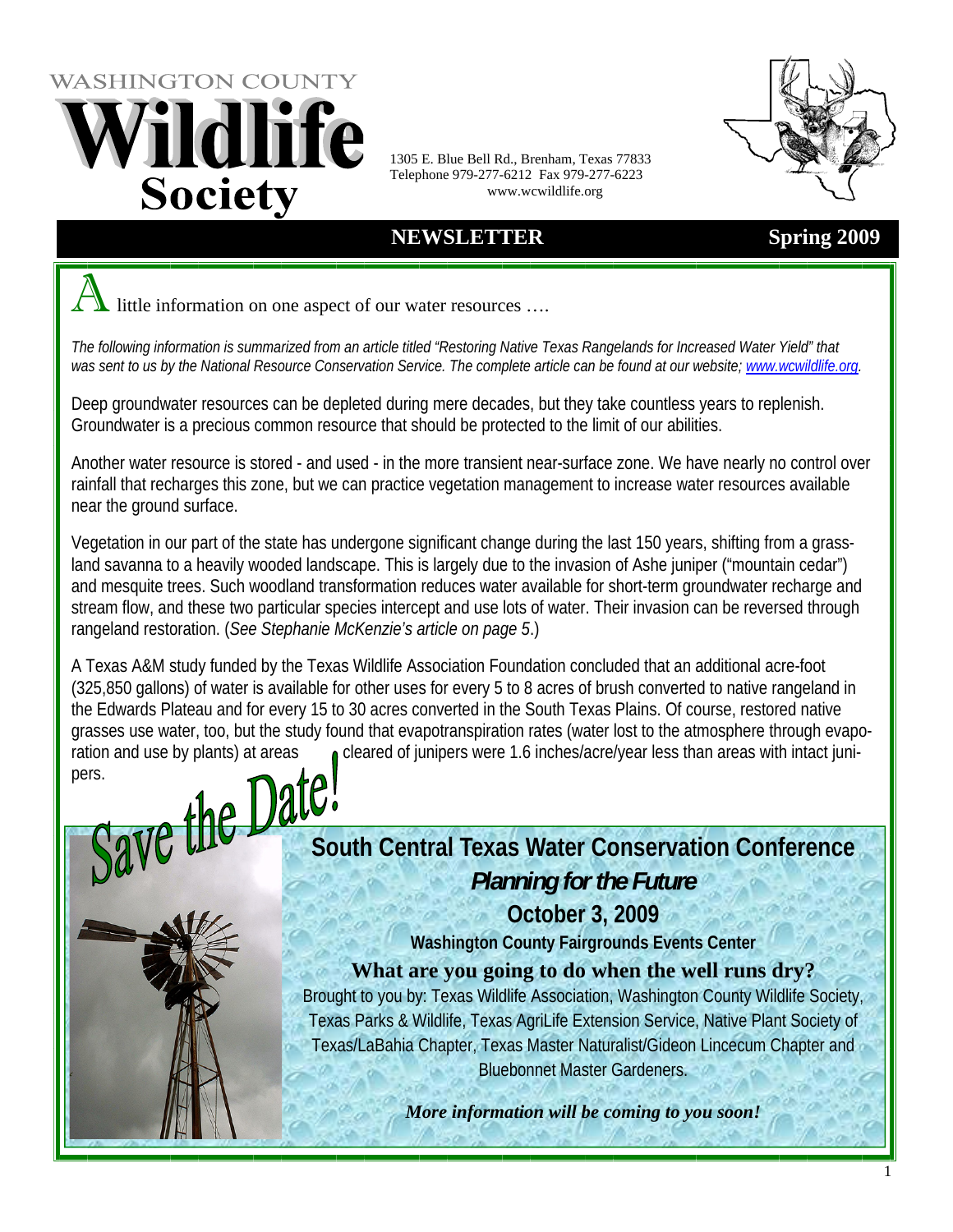# **WASHINGTON COUNTY Wildlife Society Wildlife Society**

#### *OFFICERS for 2009:*

Richard Thames, Society President, (979), 278-3053 Ralph Lilly, Society Vice President, (936) 878-9944 Tom Yates, Society Treasurer, (979) 836-7941 Judy Deaton, Society Secretary, (936) 878-9900

### *WMA DIRECTORS for 2009:*

**Greenvine WMA** 

Weldon Moeller, Director, (979) 277-2677 Brian Burke, Vice-Director, (979) 251-7887, gaelbrian@hotmail.com

#### **Sun Oil Field WMA**

Mike Busby, Director, (979) 836-5233 Colby Finke, Vice-Director, (979) 836-1041

#### **Rocky Creek WMA**

Waldo Nienstedt, Director, (979) 289-2393 John Anderson, Vice-Director, (979) 289-0041, sjanders@airmail.net

#### **Post Oak WMA**

Ralph Lilly, Director, (936) 878-9944, jslillytx@embarqmail.com Judith Deaton, Vice-Director, (936) 878-9900, Judith\_deaton@yahoo.com

#### **Sandtown WMA**

Richard Thames, Director, (979) 278-3053, rbthames@industryinet.com Wes Davenport, Vice-Director, (979) 278-3220, wesdaven@industryinet.com

#### **Mt. Vernon WMA**

Greg Schomburg, Director, (979) 836-2568

#### **New Years Creek WMA**

Jack Taylor, Director, (936) 878-9942, jackandsandy@wildblue.net Tom Yates, Vice-Director, (979) 836-7941, tmy@hughes.net

#### *RESOURCE CONTACTS:*

Larry Pierce, County Extension Agent-Agriculture/ Natural Resources, (979) 277-6212, lw-pierce@tamu.edu Stephanie McKenzie, TPWD – Wildlife Biologist, (979) 277-6297, slmckenzie05@sbcglobal.net Ann Thames, WCWS Office Secretary (979) 203-3455, semahta@yahoo.com Veronica O'Donnell, NRCS, (979) 830-7123 ext. 3, veronica.odonnell@tx.usda.gov Alan Lee, Game Warden, (979) 412-3140

Operation Game Thief, (800) 792-4263

## **President's Remarks**



There are many programs underway that WCWS is sponsoring or participating in that will help us in our quest to encourage good wildlife management in Washington County.

#### I was able to attend several of your co-op

meetings this spring. Good speakers, good food, and good fellowship all around. The concern of wild hogs is a big problem for landowners. **Bobby Eichel**, Technical Guidance Biologist, gave a program on feral hog management at the New Years Creek/Post Oak shared meeting in early March. Habitat Management was the focus of the Rocky Creek meeting with **Ernest Everly**  speaking about his experiences as Somerville Lake Manager with the Corps of Engineers. **Juliana Lehmann,** Brenham Jr. High School student, gave a brief overview of her Science Project on Quail followed by a presentation by **Kyle Brazil**, Quail and Grassland Bird Program Manager with Audubon Texas at the Greenvine/Mt. Vernon shared meeting.

We are in the early stages of planning our August 22nd Semi-Annual meeting. **Greg Pleasant**, TPWD Wildlife Biologist, will speak on identifying wildlife tracks and signs. You won't want to miss this program so mark your calendars.

Reaching even further into the future, Washington County has awarded our first scholarship to a student from Brenham High School. We are committed to working with our local youth and to helping them on their career path in wildlife management and natural resource conservation.

Finally, I would like to welcome 18 new members to our Society so far this year, and a special thank you goes to **Bob and Shirley Welker** of Post Oak as our newest Lifetime Members!

Let's all continue our journey towards making Washington County *WILD*!

## Richard Thames,

WCWS President 2009

#### *COMMITTEE REPRESENTATIVES:*

**Membership Committee:** Aaron Moeller, (979) 251-2293,

- aaron@totallyexpozed.com, Bill Kenisell, (713) 446-2142, wkenisell@hotmail.com, Gene Kelm, (979) 289-2235, gekelm@pdq.net
- **Newsletter & Website Committee:** Richard Thames, Brian Burke, Sara Byman, (979) 830-8555, sara@kangablue.com

**Budget & Finance Committee:** Richard Thames, Tom Yates

**Activities & Events Committee:** Sara Byman, Ann Thames

**Scholarship Committee:** Jack Taylor, Russell Borgstedte, (936) 878-9933, russborgstedte@earthlink.net, Jacob Hetzel, Debbie Wellman

**Volunteer**! It's a great way to have fun, meet new people and support WCWS*. Contact a committee member to join.*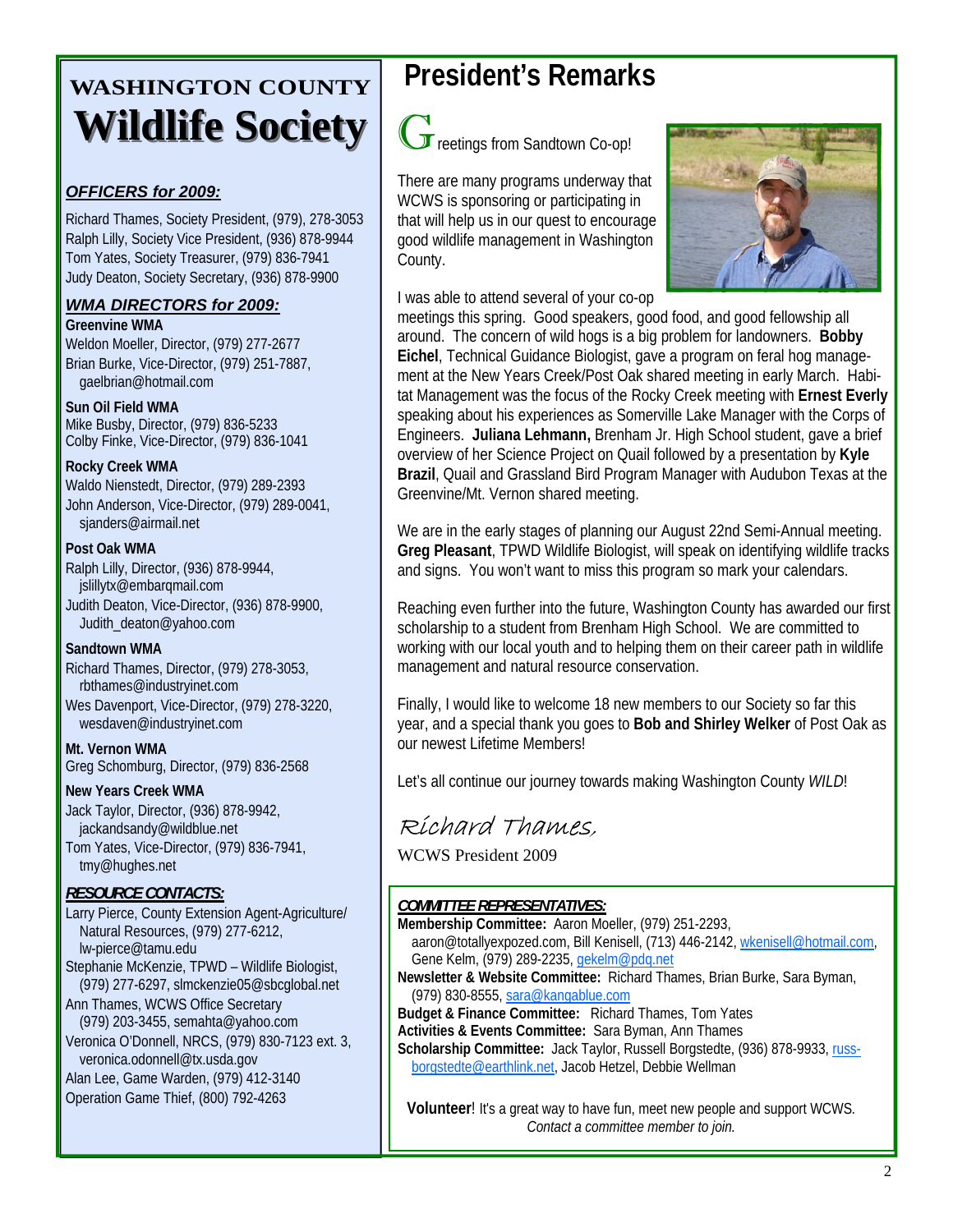## **Aquatic Weed Control**

*By Larry W. Pierce, Jr., Washington County Extension Agent* 

any pond owners become concerned when they see aquatic vegetation on their ponds in the spring. These concerns peak when it is time to go fishing. The mere presence of aquatic vegetation in pond does not constitute a problem. Whether chaotic vegetation causes problems or not depends on the goal for the pond, and the type of vegetation present.

The best time to address potential aquatic vegetation problems is during pond construction or reconstruction. Many aquatic plants are depth limited and grow only in certain water depths. Many aquatic vegetation problems can be prevented by creating adequate depth through most of a pond and shaping most banks to a 33% slope from full level down to at least 4-5 feet of depth.

Generally, it is not practical to drain and reconstruct an existing pond simply to control an aquatic plant problem. If a pond has an over abundance of aquatic plants, usually at least three options are available to landowners to reduce them: (1) modify the pond environment in a manner that makes it less conducive to plant growth, (2) stock herbivorous fish to eat the plants, or (3) apply aquatic herbicides.

Aquatic plants need a supply of light and nutrients to grow and develop. Adding a dye or colorant in the water effectively limits light penetration through the water, therefore limiting submersed aquatic plant growth. However, colorants or dyes do not affect immersed or floating plants. They also do not enhance the natural food chain of the pond. Ponds can also be fertilized to add color to the water. Fertilization of ponds causes a phytoplankton bloom which gives the water a greenish color. This phytoplankton not only colors the water but also provides food for organisms that are eaten by fish, thus enhancing the natural food chain of the pond. Ponds that are infested with weeds should not be fertilized until the problem is corrected.

Grass carp is the primary herbivorous fish species stocked into ponds to control many species of plant growth. To obtain this fish, a landowner must apply for a permit from Texas Parks and Wildlife Department. Applications for permits are available from the Washington County office of Texas AgriLife Extension Service or Texas Parks and Wildlife Department.



Effective use of herbicides generally requires accurate identification of the problem plants. Some herbicides control only certain plant species or plant groups and leave other problem plants unharmed. Most aquatic herbicides contain one of the following ingredients; copper, 2-4D, diquat, endothall, fluridone or glyphosate. All herbicides provide only temporary control. Please read and follow all of the instructions on the herbicide label. Pay close attention to use restrictions regarding livestock watering, fishing, swimming, and/or irrigation.

To minimize risk of fish kills, herbicides used to control aquatic plants should be applied early in the growing season before problem plants dominate a pond. April and May are the best months to control aquatic vegetation. Fish kills can be caused by the decomposition of large quantities of vegetation because this process uses dissolved oxygen in the water. If the dissolved oxygen concentration falls below 2-3 parts per million, fish will die.

To obtain more information on the management of your ponds contact the Washington County office of Texas AgriLife Extension Service at 979.277.6212 or stop by1305 East Blue Bell Road in Brenham. Also visit this website for information on aquatic weed identification and management: http://aquaplant.tamu.edu.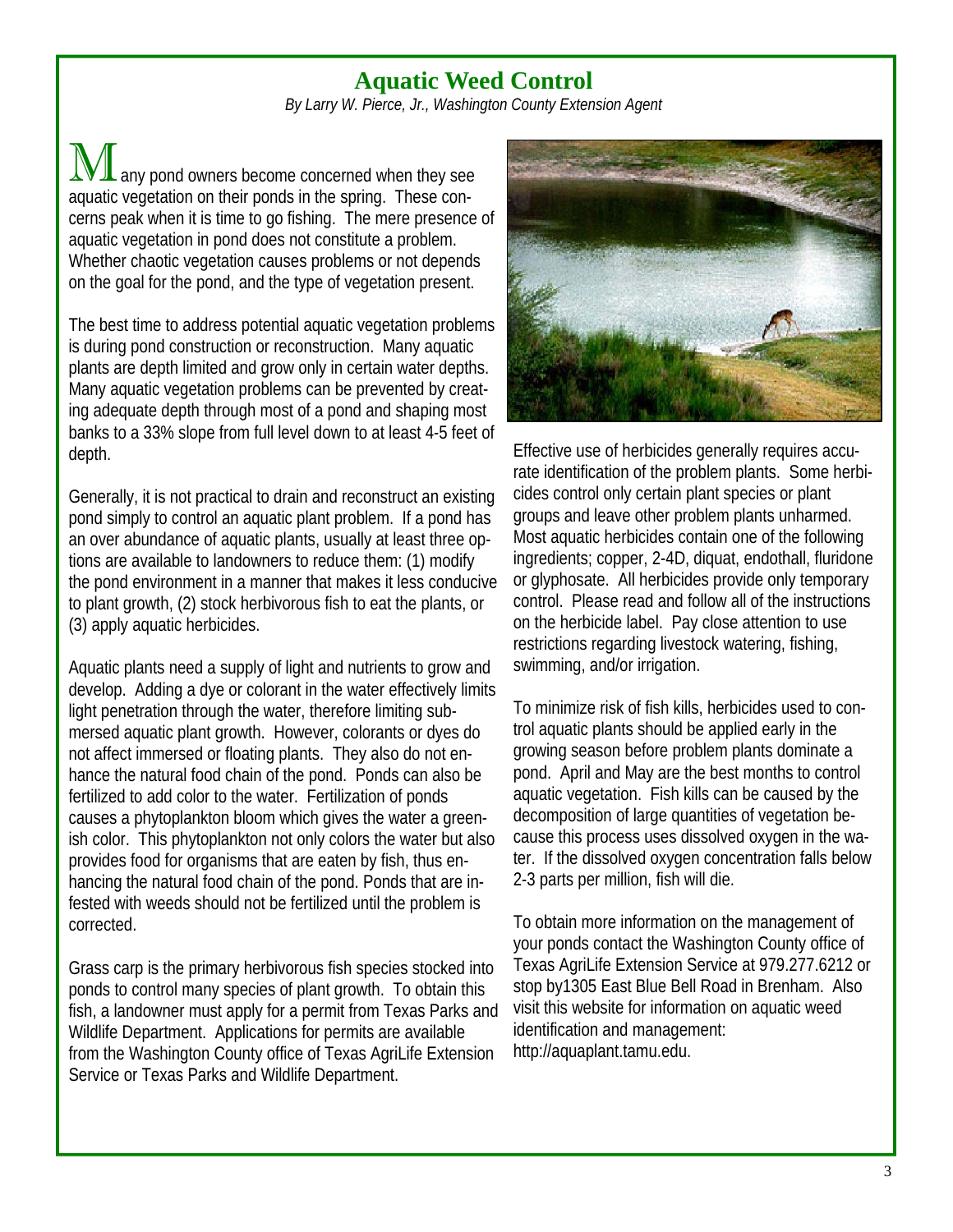## **Conservation Planning and Financial Assistance Available to Agricultural Producers**

s an agricultural landowner or lessee, would you like to protect and improve your land in such a way that you can pass it on in better shape than when you got it? Would you like to leave your children land that is highly productive and well conserved? Would you like to have the satisfaction of working the land and feeling that you have done your part, to the best of your ability, in protecting the watershed you live in? Would you like to receive financial assistance to help you accomplish these goals?

If you answered "Yes" to any of these questions, there are certified specialists in your county that offer one-on -one professional assistance and voluntary programs to help you plan how to protect and optimize your land and natural resources for crops, livestock and wildlife. You can request this assistance, without a fee, through your local USDA-Natural Resources Conservation Service (NRCS) office. All programs are voluntary and offered to all agricultural producers.

The 2008 Farm Bill authorized some key programs for technical and financial assistance for producers and they include:

**Environmental Quality Incentives Program (EQIP)** 

EQIP offers technical and financial help to install or implement structural, vegetative, and management practices that can benefit the soil, water, air, plants, livestock, and wildlife. Practices can include prescribed burning, prescribed grazing, vegetative buffers, brush management, grass planting, pipelines, wells, fencing and many more. Each county in the state is funded yearly to assist producers financially for these practices.

### **Wildlife Habitat Incentives Program (WHIP)**

WHIP provides assistance for producers who want to develop and improve wildlife habitat primarily on private lands. Plans are developed in consultation with the local soil and water conservation district (SWCD) and provide both technical and financial assistance to establish and improve fish and wildlife habitat.

#### **Wetlands Reserve Program (WRP)**

WRP is designed to restore and protect wetlands on private property. It is an opportunity for landowners to enhance wetlands in exchange for retiring marginal agricultural land in primarily wet areas. WRP also serves to provide fish and wildlife habitat, improve water quality, protect biological diversity, and provide limited recreational opportunities.

#### **Farm and Ranch Lands Protection Program (FRPP)**

FRPP is an easement program that helps farmers and ranchers keep land in agriculture. The program provides funding to state, local, or tribal entities with existing farmland protection programs to purchase conservation easements or other interests.

#### **Grassland Reserve Program (GRP)**

GRP can provide financial help which enables landowners to protect, restore and enhance grasslands on their property. The program protects grasslands from conversion to cropland or other uses, and conserves the grasslands by helping maintain viable ranching operations.

Also a grass-roots effort, not considered a Farm Bill program, is the Grazing Lands Conservation Initiative (GLCI). The Texas GLCI works with NRCS to promote grazing land management and to provide needed training to landowners, NRCS personnel and partners. This is done through producer grants, workshops, tours, reference material and other supporting activities.

You have the opportunity to work with the county SWCD and NRCS in a voluntary, cooperative partnership to develop a conservation plan based on your goals and objectives. The conservation plan will provide you the tools to help you conserve, manage and care for your land, natural resources, livestock and wildlife. Conservation plans are not contracts; they are recorded objectives on your land (or land that you operate), that you have in mind for you and your family's future. A conservation plan is tailored to your situation and is a confidential document. Only when you receive financial assistance on practices identified in your plan, will you have contracts drawn up for those specific practices.

*(Continued on page 6)*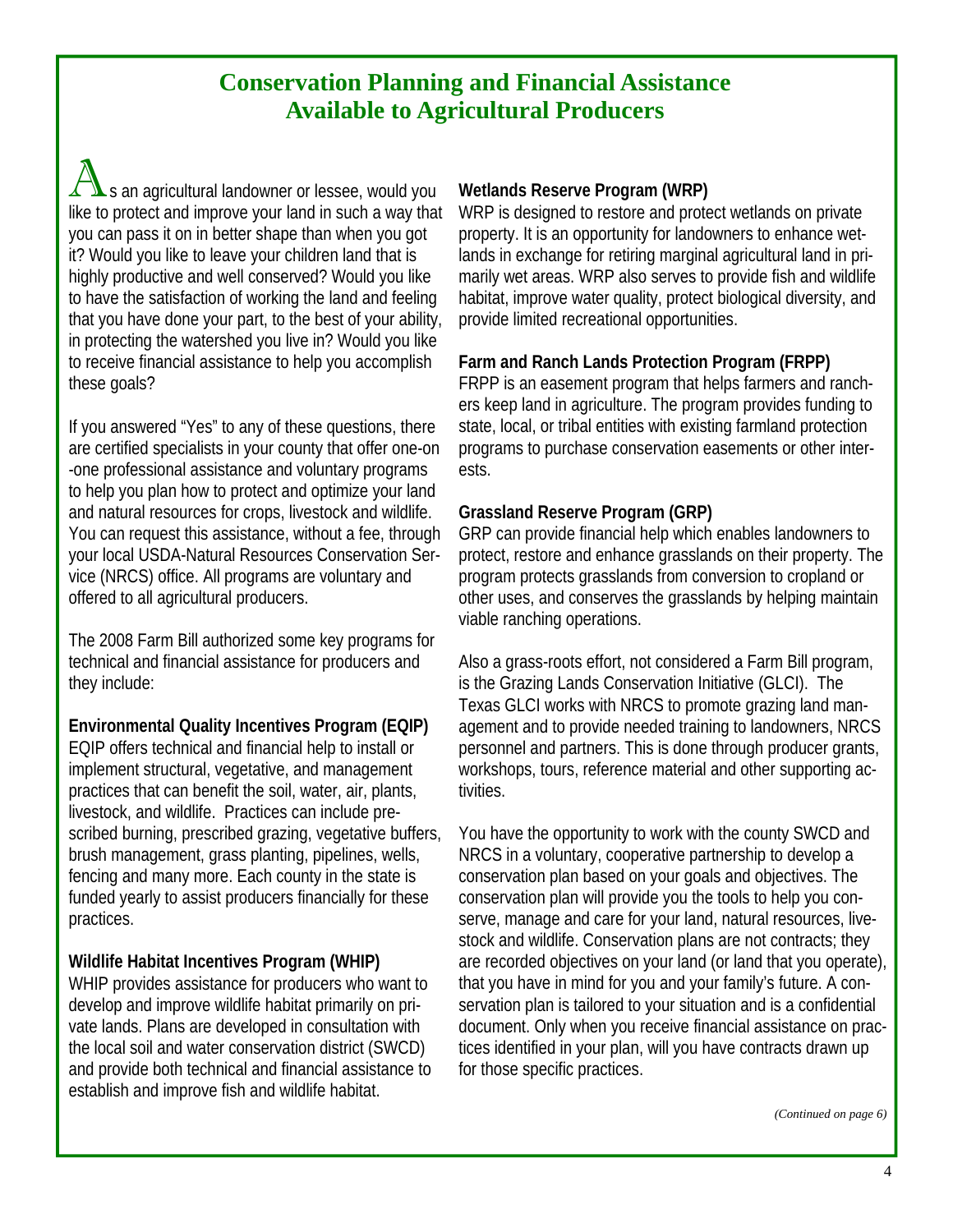### **Restoration of Native Grasses**

*By Stephanie McKenzie, TPWD Biologist* 

estoring and managing native grasses can contribute significantly to forage production for livestock grazing and habitat for a wide variety of wildlife species. Forbs or broadleaf herbaceous plants represent a major component of native grasslands or prairies. Annual and perennial species are found in native grasslands and prairies and comprise the majority of species present. Species diversity is a key component to managing native grasslands.



Without a good diversity of plant species, the site can have less of a value for livestock grazing and wildlife forage.

Site preparation is perhaps the most important element to be addressed before planting native grasses. Each site will be different and an evaluation should be done to determine what type of vegetation and soils exists and what steps will be necessary to set back plant succession so that planted species can germinate and grow. In most settings, herbicide will be needed to kill existing competing vegetation such as 'improved' grasses (i.e., Bermuda and Bahia). Herbicide applications are best conducted in late spring or early summer when grasses are very actively growing.

After killing the competition, light discing or burning may be required to remove rank vegetation so that seeds may be drilled into the soil. There are 2 different periods for seeding native grasses and both have advantages and disadvantages. The first method is winter planting of seed after competition has been killed the previous summer. Winter plantings may help insure that there is adequate moisture in the soil for seeds to germinate in the spring. However, remember that moisture is not the only factor. Day length and soil temperature are major factors. A disadvantage to this method is that winter forbs and grasses and early spring vegetation may outcompete the native seeds. The second method is to spray herbicide in late spring

(May) and then about 2 weeks later plant the native seed. This factor reduces late winter, early spring competition but it also leaves you very vulnerable to low moisture if seasonal rains do not occur in June.

Ideal mixes for the Post Oak Savannah often include little bluestem, big bluestem, yellow Indian grass, Eastern gama grass, side oats, and switch grass. Some of these grasses vary between dry uplands and moist bottomlands so consult with professionals before deciding on a mix. Common forbs may include Englemann daisy, maximillian sunflower, and many more. Forbs are important to add to the mix.

Once native grasses have been established several tools can be used to maintain the grassland. Control burning, mowing, grazing, and disking can be used for site management. Fire is a natural event for grasslands and prairies and they benefit from its occurrence by stimulating growth of dormant forb seed, promote growth of above ground vegetation, improve soil fertility, and help control the invasion of undesirable woody plant species found in the area. Fire releases nutrients back into the soil and reduces shading of new grass and forb seedlings. All of these management tools can be used on a 3-4 year rotation to keep plant succession at a desirable stage and to promote growth for a healthy native grass stand. When using a tool such as fire, mowing, and disking, the area should be divided it strips of a checker board design depending on the size of the area. By using this method, you can make sure the area always has native grasses at different stages of succession.

For more information contact Stephanie McKenzie, Wildlife Biologist, Texas Parks and Wildlife Department, 979-277-6297, slmckenzie05@sbcglobal.net .

## **South Central Texas Prescribed Burn Co-Op**

The first prescribed burn of 2009 was held at Charlotte von Rosenberg's property on Quebe Rd in Washington County in January. It was a small (2-ac) area that she is trying to restore to native grasses. We had very low wind, but also low humidity and 12 volunteers who were able to make it successful and safe. It was a pretty day to be doing something good for the earth. *-Dave Redden*

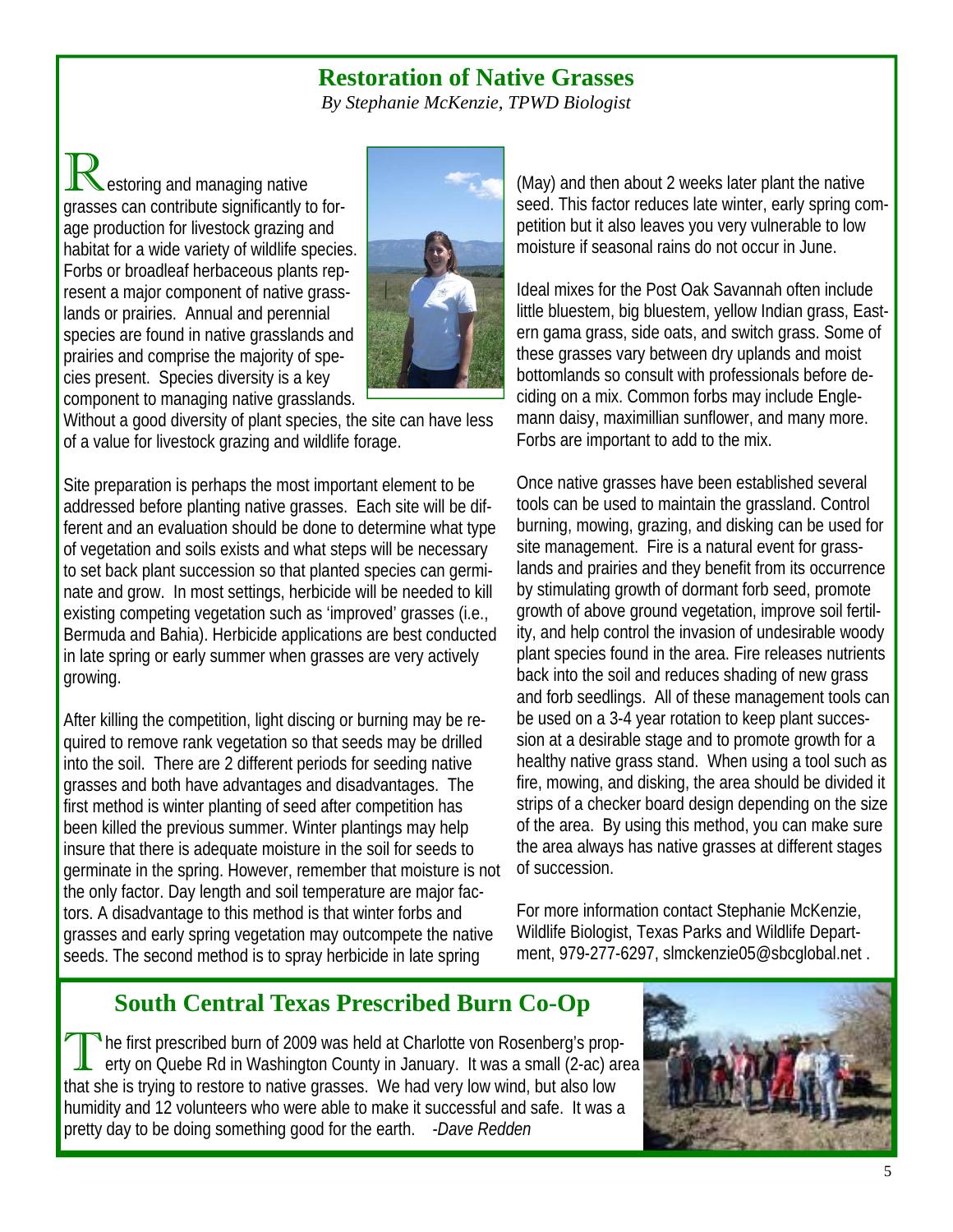#### *(Continued from page 4)*

All these services are provided through NRCS conservation planning assistance. NRCS specialists combine knowledge of you and your land with the science-based knowledge and tools they have, to develop your conservation plan. After the certified specialists inventories and evaluates the soil, water, air, plant and animal resources on the property; they will review several options with you, and the options you choose are recorded in your conservation plan. This written plan becomes your primary tool for long-term management of the natural resources on your property.

A Conservation Plan Includes:

- 1 Aerial photo or diagram of your fields;
- 2 Soil map and soil descriptions;
- 3 Resource inventory data, which can include forage or crop production potential, or potential livestock carrying capacity;
- 4 List of your treatment decisions;
- 5 Location and schedule for applying and maintaining conservation practices and systems.

"Benefits of a conservation plan go a long way in helping you protect and improve your land so you can pass it on in better condition to future generations," said Veronica O'Donnell, District Conservationist with Washington County NRCS. "The plan will help you qualify for NRCS financial assistance to implement the conservation practices to make the changes on your farm or ranch. It will also serve as your planning tool, and can be modified as your objectives and goals change throughout the years."

For more information about conservation planning, and how you can get help in creating your own conservation plan, and sign up for financial assistance, contact the Washington County NRCS office at 2305 C Becker Drive, in Brenham, or call (979) 830-7123 ext. 3; or the Austin County NRCS office at 520 S. Front St., in Bellville, or call (979) 865-3139 ext. 3. Applications for fi-



nancial assistance are accepted throughout the year.

*Contact: Melissa Blair at (361) 241-0609* 

## **Washington County 4-H WHEP Team Scores on First Try**

 $\overline{a}$  arlier this year, Washington County 4-H formed its first Wildlife Habitat Evaluation Team (WHEP) and began practicing for state and national competitions. The 4-H program is designed to encourage critical thinking skills in youth, ages 8 – 19, using wildlife science and wildlife management practices as the basis. The members of the team learn to identify wildlife species, what they need in their habitat, and how to make improvements in that habitat to encourage or discourage various species. Then they use those skills to compete against other teams following a set of rules.

After only six weeks of training, our local team under the leadership of Mrs. Joy Nutt and Mr. Dave Redden, went to regional competition in Houston last Saturday, March 14 with one junior team and one senior team. It was a cold, rainy day, beginning before light and lasting late in the day. The two teams performed well and finished fourth place overall out of 8 junior and 5 senior teams. Two of the junior team members, William Corn and Austin Derkowski, and one of the senior members, Faith Nutt, received special recognition for their individual scores. They all had a good time, learned a lot, and are looking forward to next year.



*From left: Joy Nutt, Coach. Haley Nutt, Faith Nutt, Emily Seeker, Carter Williams, Colby Seeker, Austin Derkowski, Jon Wellmann, William Corn.*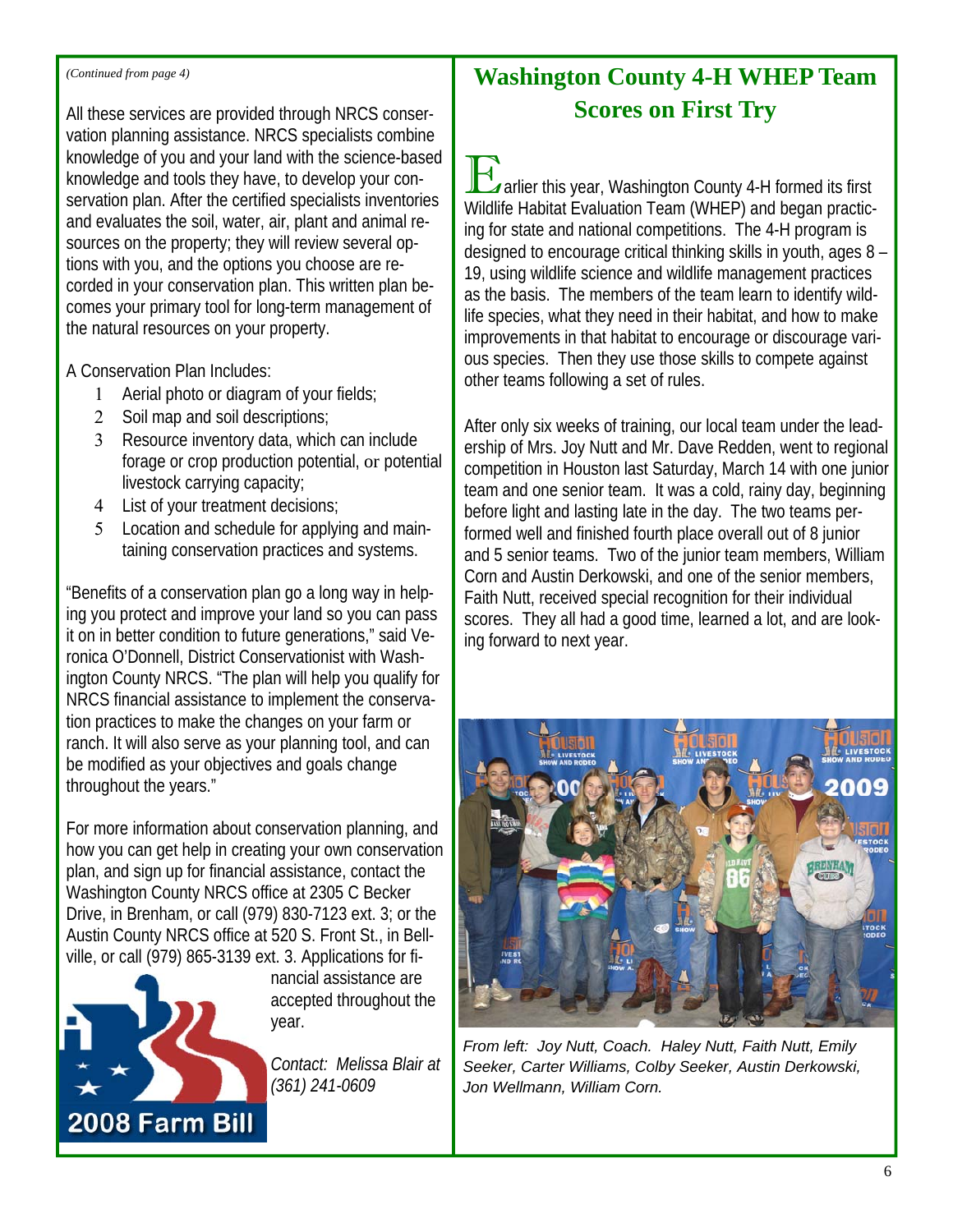## **Declining Nesting Species in Washington County**

there are a good number of nesting bird species in Washington County, but several species are in decline. Oftentimes more than not landowners clear property of all it's understory and leave a scattering of trees. This provides very little nesting and foraging habitat for birds. Birds are partitioned in the canopy so as not to compete with each other for food, shelter, and nesting sites.

One of our county's declining species, the Swainson's Warbler, requires moist, shady woodlands with a dense understory and leaves on the forest floor. This warbler can be found along creeks and the Brazos River in our area. They are a highly sought-after species by birders the world over. Swainson's Warblers spend most of their lives on or near the forest floor flipping over leaves for insects. This species nests a few feet above the ground.

Another declining nesting species is the Kentucky Warbler. This species requires similar habitat to the Swainson's Warbler, but they will tolerate a little more sunlight in their habitat. They nest and forage in the mid to lower canopy. Kentuckys will be arriving in our area in mid to late April. Whiteeyed Vireos are found in dense yaupon thicket and can be found in association with Swainson's and Kentucky Warbler.

Chuck-will's-widow, a member of the nightjar family, is a nocturnal species that nests in our county in post oakjuniper woodlands. Chucks nest on the forest floor in the leaf litter. They call their name at dawn and dusk from early April till late June. Chuck-will's-widows and their close relative the Whip-poor-will are in serious decline over all of their nesting range due to loss of habitat.

The Yellow-billed Cuckoo is a species of the upper canopy. They forage and nest in tall oaks and pecans in our area. One of their favorite foods are tent worms. Cuckoos will perch adjacent to one of these webs and gorge on these worms to their heart's delight. This declining species is often killed by window strikes and hit by cars, as they fly low over roads.

Painted Bunting is perhaps the most beautiful bird species in North America. Sadly, they are in decline over much of their range. Painted Buntings require woodlands edges and prefer to nest in yaupon thickets. They nest in the midcanopy and forage in mid to upper canopy. Indigo Buntings

are found in the same type of habitat, but usually near a water source.

One of the most highly underrated habitats are brushly fencelines. Fencelines with trees and shrubs provide habitat for nesting species such as Northern Bobwhite, Loggerhead Shrike, Lark Sparrow, Blue Grosbeak, and Orchard Oriole, all of which are in decline. Loggerhead Shrikes impale their victims on barb wire fences and on the thorns gum bumelia and Hercules club trees, which often grow along fencelines. Brushy fencelines also provide excellent winter habitat for kinglets and sparrows.

The melodious song of the Eastern Meadowlark can be heard in the open fields of our county. Meadowlarks prefer to place their nest near the ground in a thorny shrub or adjacent to a bull nettle, as do Wild Turkey. These type of plants are often tilled up to make way for hay meadows. I have seen the population of meadowlarks in the county really plummet since I was a child.

In a nutshell, the higher diversity of habitat on your property equals a wider variety of bird species.

*Darrell Vollert Chappell Hill, Texas Copyright © 2009 Darrell W. Vollert* 

**On Sunday, April 26<sup>th</sup> I am leading a birding tour for the Washington** County Wildlife Society. We will meet at 7:30AM at the Shell Station in Chappell Hill and bird the eastern portion of the county till around 1:00PM. It will be the peak of spring migration at this time and we should see many of the bird species I mentioned above. We should also see other vireos, warblers, tanagers, grosbeaks, and orioles. The rate for this tour is \$20.00 per person with a maximum of 15 participants. Those interested in attending this tour should contact me and send their payment to my mailing address at: P.O. Box 27, Chappell Hill, TX 77426.

Participants should bring binoculars, a hat, sunscreen, insect repellent, drinking water, and pack a lunch. Wear sturdy hiking shoes or boots. Participants should not wear anything white. Light green, brown, or other dark-colored clothing work best in the field to see birds.

I guide individuals and groups over much of the state. Memorial Day weekend I will have a nesting warblers tour in east Texas.

Visit my website at www.DarrellVollertNatureTours.com for more details on this tour.